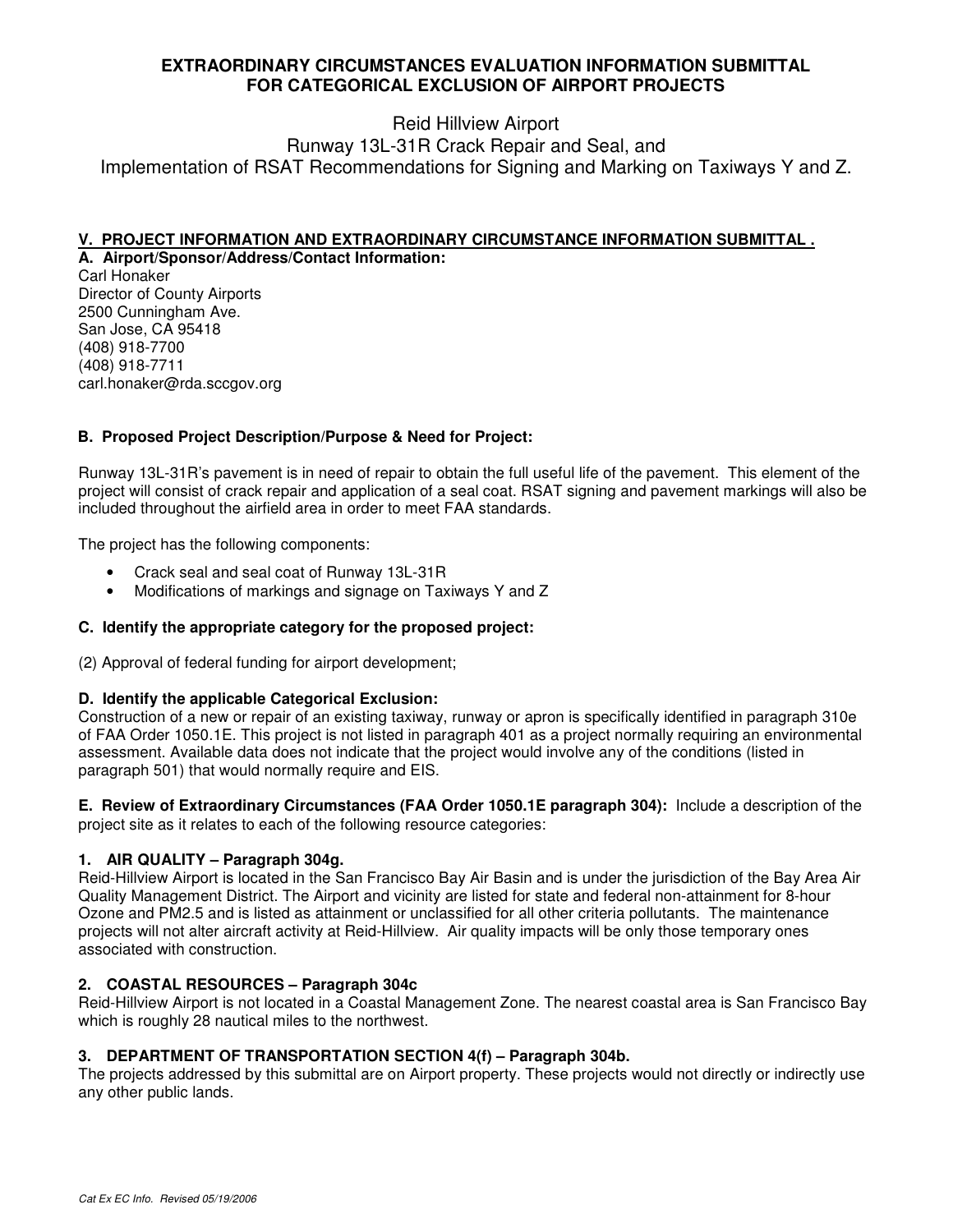## **EXTRAORDINARY CIRCUMSTANCES EVALUATION INFORMATION SUBMITTAL FOR CATEGORICAL EXCLUSION OF AIRPORT PROJECTS**

### **4. NATURAL RESOURCES AND ENERGY SUPPLY – Paragraph 304c.**

The projects will use asphalt, water-based paint, and aluminum and steel for signs. These materials are not in short supply. There will not be a change in ongoing energy use due to these projects.

### **5. FARMLANDS – Paragraph 304c.**

There are no farmlands on the Airport. The projects will be limited to Airport property

### **6. FISH, WILDLIFE, AND PLANTS – Paragraph 304c.**

A search of the California Department of Fish and Game's Natural Diversity Data Base on May 21, 2010 found two sensitive wildlife species and four plant species of concern in the vicinity of the Airport.

### **Special Status Wildlife Species**

- California tiger salamander (Ambystoma californiense)
- Bay checkerspot butterfly (*Euphydyas editha bayensis*)

### **Special Status Plant Species**

- Santa Clara Valley dudleya (Dudleya setchellii)
- Contra Costa goldfields (Lashthenia conjugens)
- Metcalf Canyon jewel-flower (Streptanthus albidus ssp. Albidus)
- Robust spineflower (Chorizantha concinna ssp. Automixa)

The project is limited to existing pavement and adjacent graded shoulders.

#### 7. **FLOODPLAINS – Paragraph 304c.**

According to the FEMA Flood Insurance Rate Map 06085C0254H, the project area is located in Zone D, areas in which flood hazards are undetermined, but possible. See attached FIRMette.

### **8. HAZARDOUS MATERIALS, POLLUTION PREVENTION, AND SOLID WASTE -- Paragraph 304k.**

A May 21, 2010 search of the State of California Department of Toxic Substances Control's Envirostor online database found no contaminated sites for Reid-Hillview Airport.

#### **9. HISTORIC, ARCHITECTURAL, ARCHEOLOGICAL, AND CULTURAL RESOURCES – Paragraph 304a and 304j.**

According to the Draft Reid-Hill Master Plan Update (July 2005), there are no known archaeological sites on the Airport. No structures will be altered by these projects.

#### **10. NOISE** – **Paragraph 304f.**

The runway pavement rehabilitation is a maintenance project. The signage and marking improvements are to meet FAA compliance. None of the projects will cause an increase in aircraft operations. The only increase in ambient noise levels would occur during construction.

#### **11. SECONDARY (INDUCED) IMPACTS – Paragraphs 304d & e.**

The project is entirely on-airport. No businesses or homes will be relocated. The only off-airport effects would be temporary and associated with construction.

#### **12. WATER QUALITY – Paragraph 304h.**

The projects would consist of pavement repairs of existing asphalt. No unusual circumstances are known to exist that would necessitate unusual water quality mitigation measures. The best available technology will be applied when constructing the access road in order to prevent erosion. A SWPP will be prepared prior to construction.

#### **13. WETLANDS - Paragraph 304c**

According to a search of the U.S. Fish and Wildlife Wetlands Inventory on May 21, 2010, no wetlands exist on or near the project sites. The nearest wetland is over 500 feet to the east across Capitol Expressway.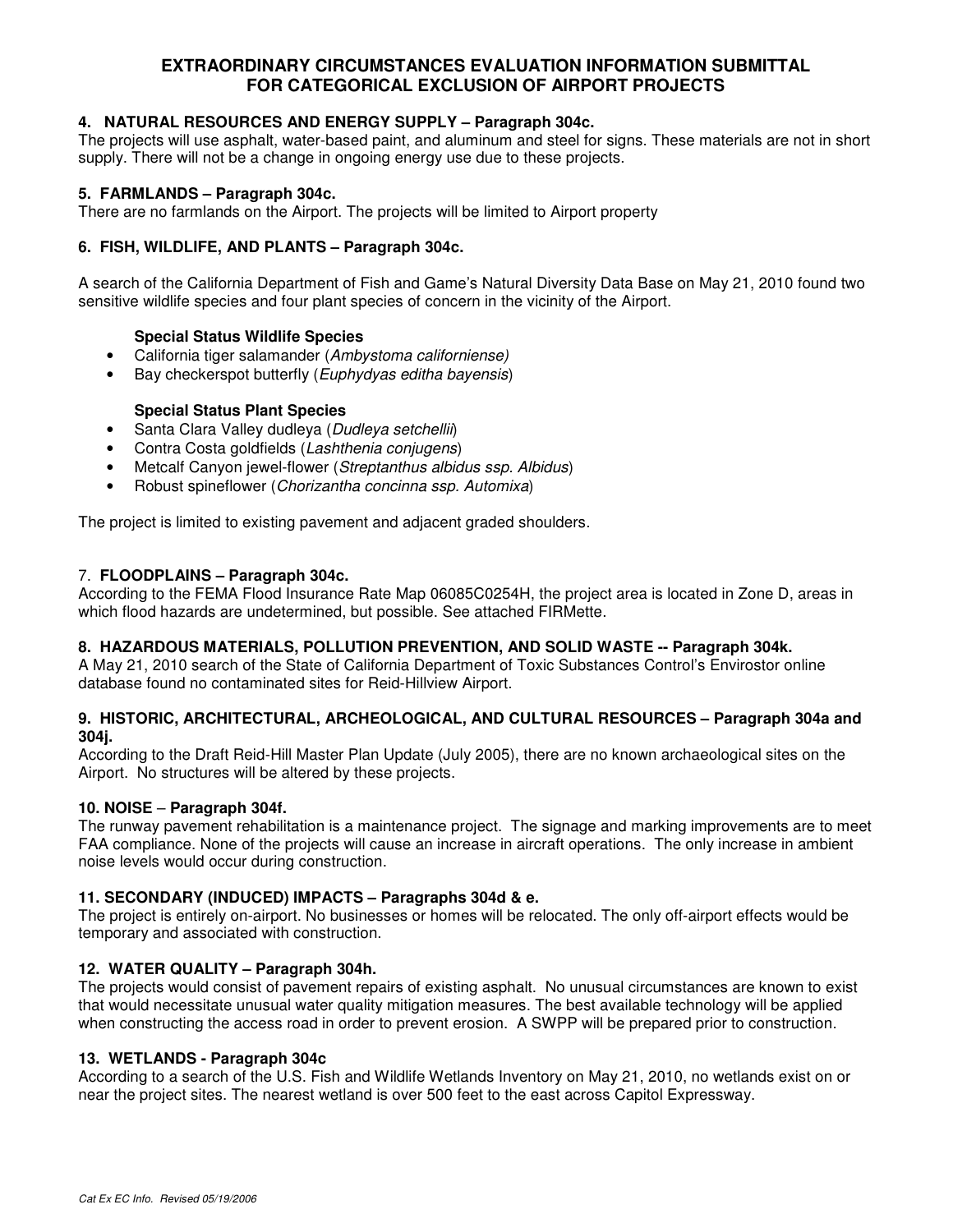## **EXTRAORDINARY CIRCUMSTANCES EVALUATION INFORMATION SUBMITTAL FOR CATEGORICAL EXCLUSION OF AIRPORT PROJECTS**

### **14. WILD AND SCENIC RIVERS – Paragraph 304c. (AZ, CA & NV only)**

The Airport is not located near a Wild and Scenic River. The closest Wild and Scenic River is the Tuolumne River approximately 50 nautical miles away.

#### **15**. **OTHER CONSIDERATIONS – Paragraphs 304d, 304i, 304j, and 304k.**

Because the projects consist of maintenance activities and elements similar to existing facilities, it is not anticipated to be controversial on environmental grounds.

X:\19431-00\07001\Env\Reid-Hillview\_CATEX\Reid\_Hilview\_CATEX.docx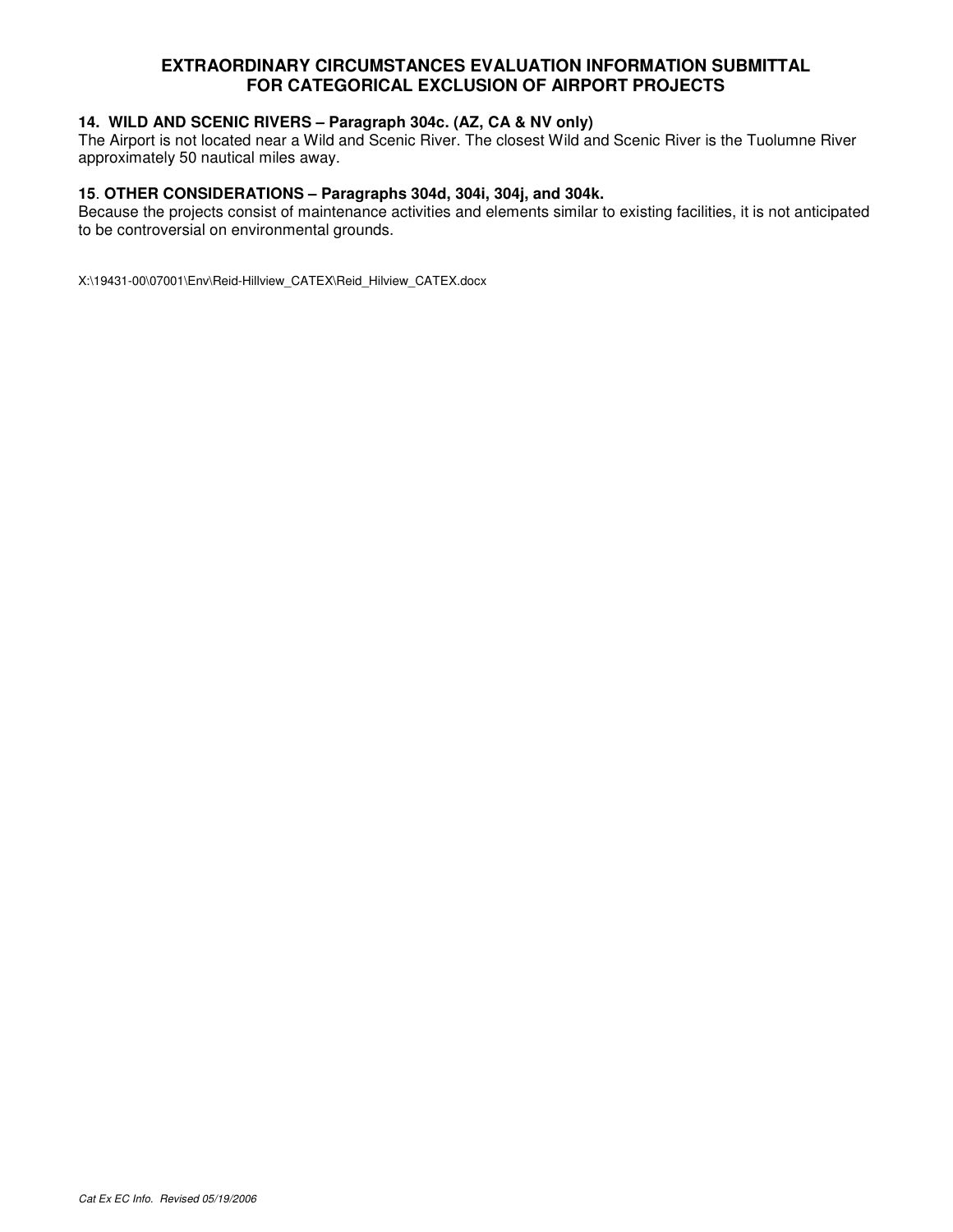